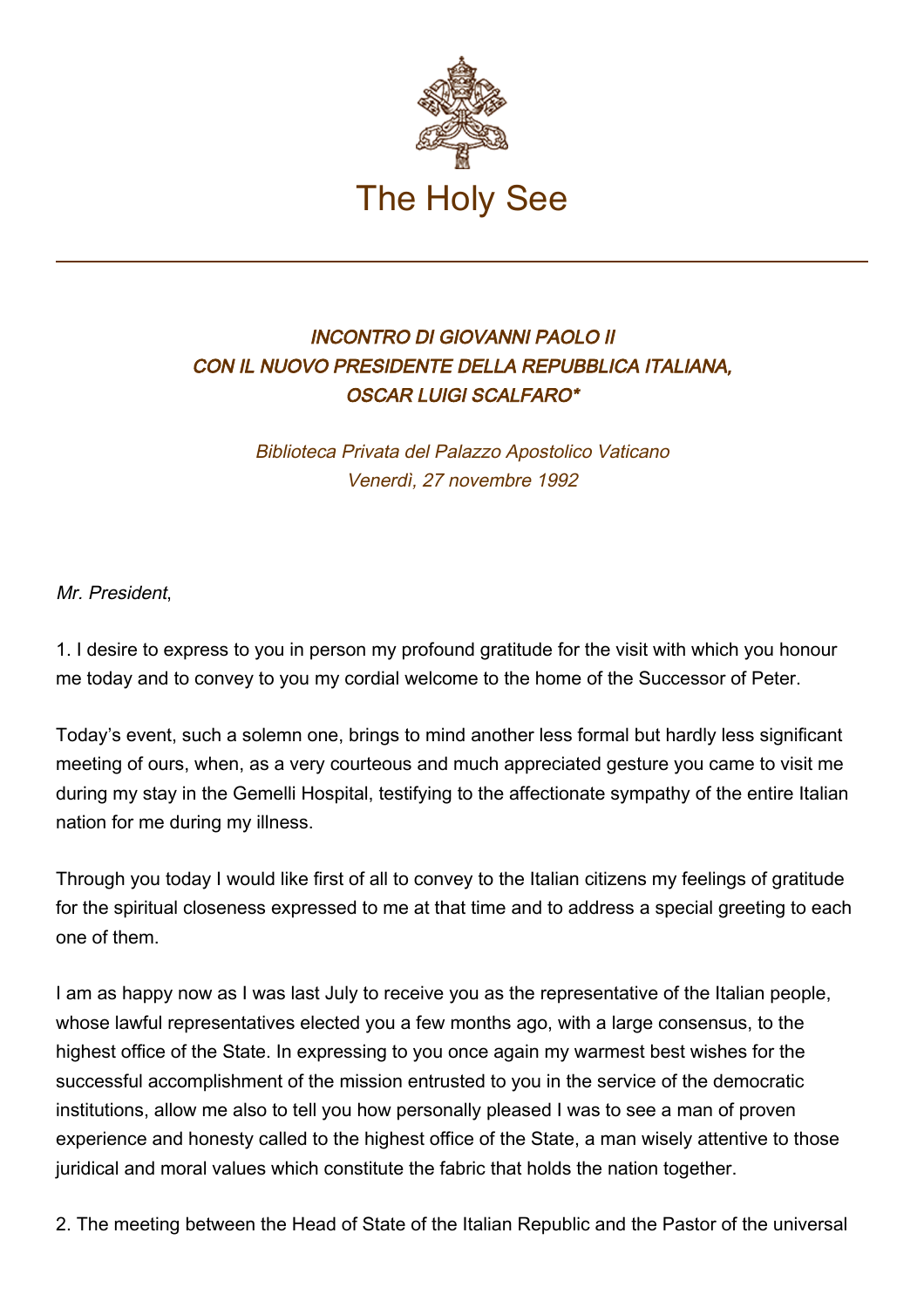Church cannot but recall to our common consideration the historical and institutional context underlying our mutual relationship: the Lateran Pacts which, having been updated in 1984 with the revision of the Concordat, confirm the total independence and autonomy of the political and ecclesial communities in their respective fields, reminding them of the common service due, although by different titles, to the individual and social vocation of the same people, and committing both to a healthy cooperation with each other, according to the ways called for by concrete circumstances.

History, even recent history, shows how greatly the Apostolic See and the Church have been participants in the civil and human affairs, sometimes painful and tragic, of the Italian nation, contributing to the growth of its cultural, social and spiritual heritage. It is my sincere wish that Italian Catholics, today as in the past, be ready to offer their specific contribution to building the City of Man, in an attitude of «obedience» to God and of «fidelity» to history, following the example of so many noble figures who have preceded them as loyal citizens and upright believers.

3. You know quite well, Mr President, what diligent work the Holy See performs on behalf of peace and how the Successor of Peter – faithful to the mandate received from Christ the Lord, the «Prince of Peace» (Is 9:5) – continues, sometimes with a grave, admonishing voice, to insist on a real victory over antagonisms, both old and new, of conflicts and grievous hurts. The Church's mission of evangelization, in fact, is also a tireless proclamation of the dignity of the human person and of the rights of peoples. And this is a mission which is confirmed in all its urgency, if one looks at the new configuration of Europe, marked, in quite a number of regions, by continuing instability, not to mention tragic conflicts as well.

It is true that with the fall of ideologies and bloc rivalries the ancient and noble countries of Eastern Europe have finally seen their journey toward freedom achieved (cf. Speech to the Diplomatic Corps, January 1990). They have thus become active agents of their own history, rediscovering their traditions and their cultural and spiritual resources after decades of oppression and isolation. But such promising opportunities for development and integral growth could prove to be ephemeral and illusory, without the fraternal support of the nations of Western Europe. All must work together to plan a courageous joint project of collaboration and integration which, by overcoming situations of political fragility and economic weakness, would favour the emergence of the genuine values of the homo europaeus.

I am certain that thanks to its rich cultural and religious heritage, Italy will not fail to make its own important contribution to building a common house for all the peoples of Europe, from the Atlantic to the Urals. This will have beneficial effects even at the world level both on peaceful coexistence and on respect for the rights of individuals and peoples.

4. The Church does not feel extraneous to, but rather in profound solidarity with the life of every people. For this reason she is closely involved in the Italian people's current situation, one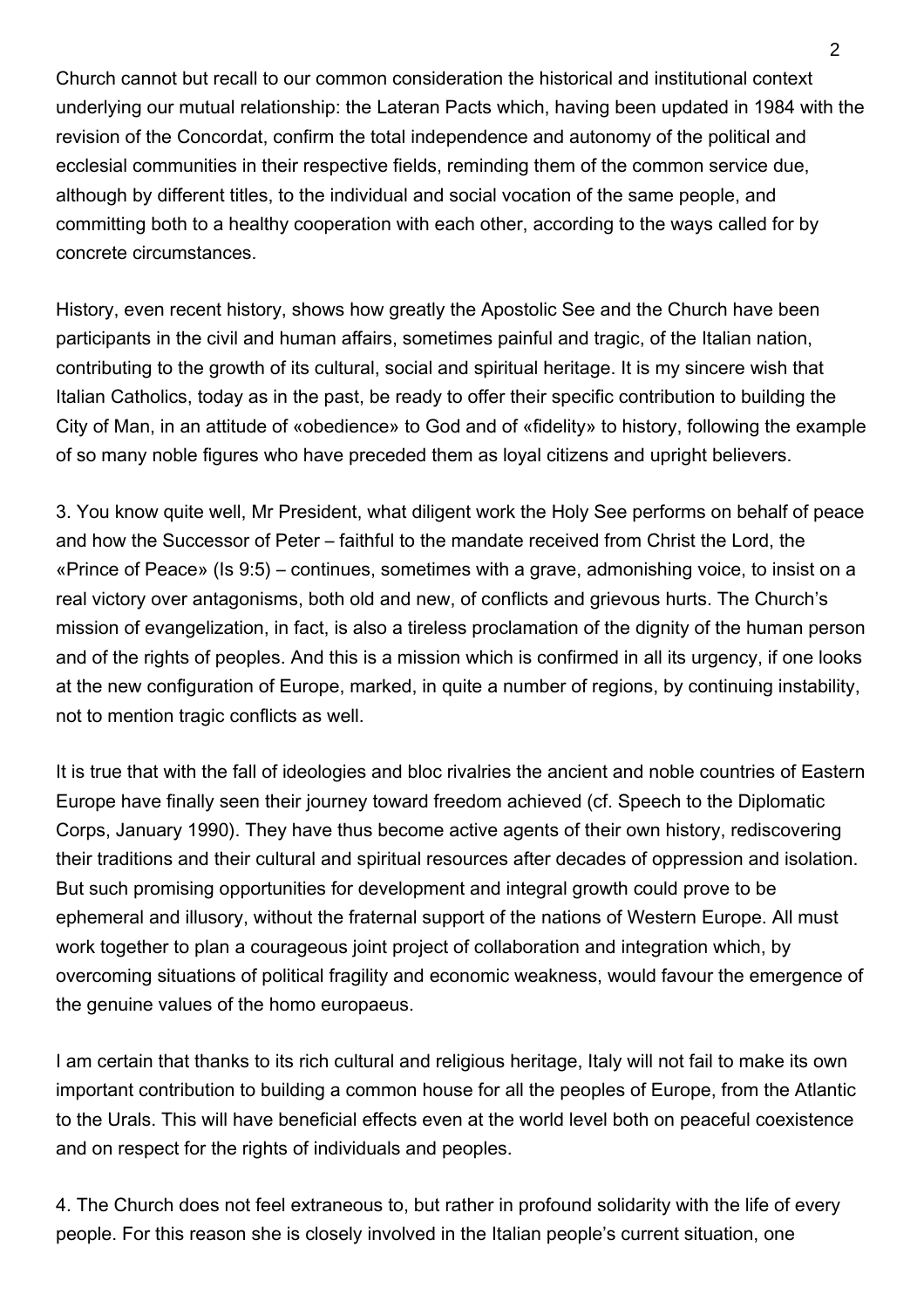characterized by seeds of hope, but marked also by elements of unrest and anxiety. The problem is one that affects the entire framework of the country. In it the Church invites us to see not only the shadows by also some positive signs which give promise of new balance, new forms of living together, within the context of a world situation which is profoundly changed after the collapse of «walls» and ideologies.

It is therefore of the utmost importance to strive ceaselessly for the ethical and spiritual values of the individual and of society, seeking solutions based on the fundamental principle of solidarity, with sincere intention and united effort. In this regard the ecclesial community can contribute the rich heritage of its own social doctrine, as a modern and dynamic point of reference and inspiration.

Following the proper criteria of respect for their respective natures, the recent revisions of the Concordat, to which I referred above, are aimed at promoting, a fruitful, dynamic interchange between the democratic development of the country and the life giving presence of the Church, so as to keep alive in the social and cultural fabric the seeds of those values on which the very Constitution and the civil society of the Italian people ultimately rest. They are the immutable and non negotiable values of the dignity of the human person, of the right to life from conception until its natural end, of the right to religious freedom and to freedom of conscience. And again: they are the values of honesty and hard work, of justice and solidarity, of pluralism and subsidiarity, of legitimate local autonomy fostered within the framework of national unity and of an openness to European and international cooperation.

Not least, the Church acknowledges, promotes and sustains the value of the family institution, the true and primary vital cell of the entire society. The spirit in which she proclaims the «Gospel of the family» and strives to see it put into practice, has a happy resonance in the text of the Italian Constitution, which acknowledges the rights of the nuclear family as a society founded on marriage.

5. In the context of these values, fully shared since the democratic constitutional foundation of Italy, the Holy See reaffirms the willingness of Catholics to participate in every form of mutual and fruitful collaboration, always with a view to integral human development and the true welfare of the country.

It is for this reason desirable that a prompt and constructive conclusion be reached to the implementation phase of the Accords of 18 February 1984 (revising the Concordat), particularly in regard to the section on ecclesiastical cultural goods: these constitute not only an incalculable heritage for the entire human race, but also a living testimony to the fruitful encounter between the Italian genius and the principles of the Christian faith. As such, they visibly represent the roots and the meaning of that unifying identity of the Italian nation which precedes and accompanies the forms it takes as a state, harmoniously incorporating the richness and variety of its regional and